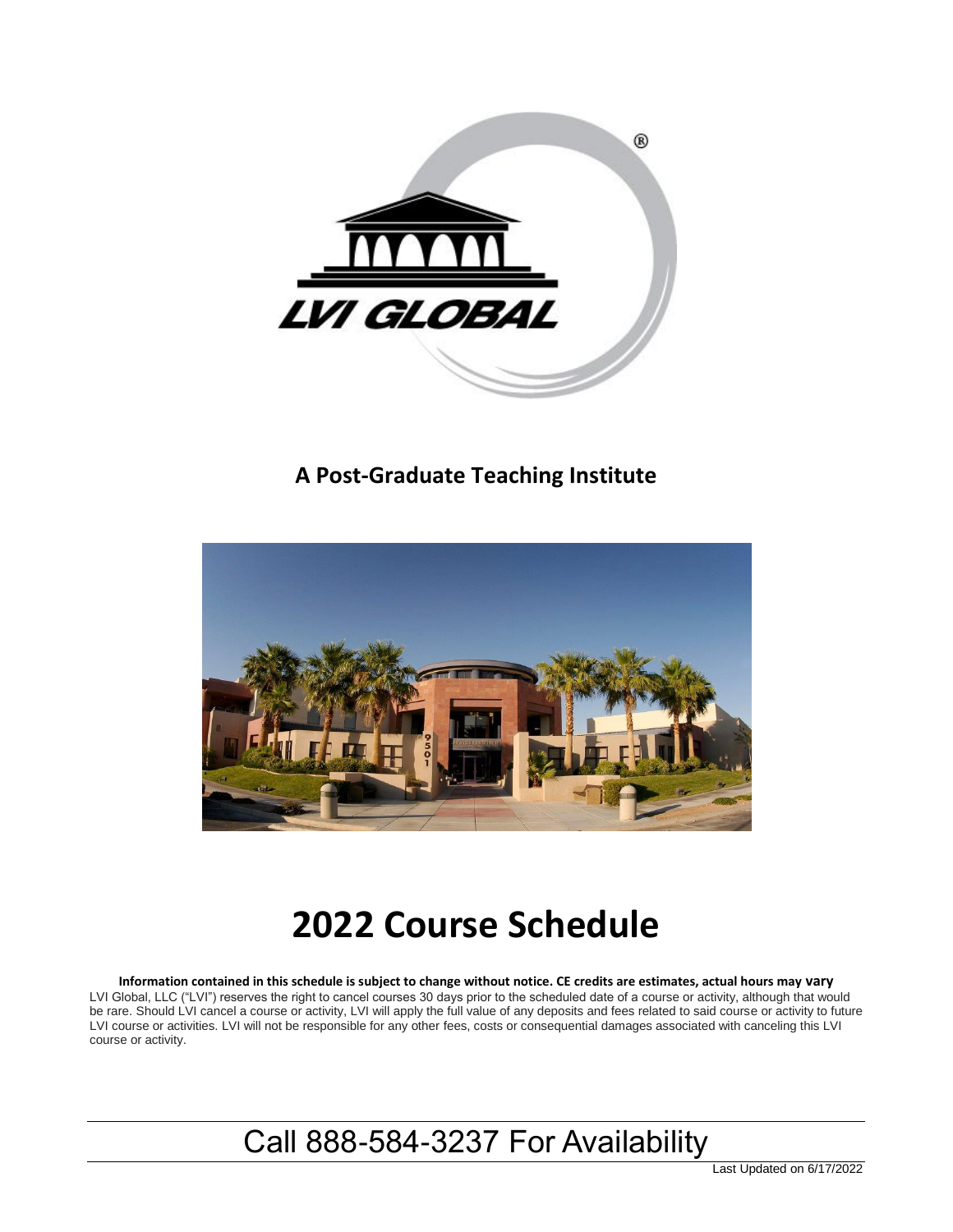# **Core Curriculum**

#### **Foundations in Diagnosing and Treating Complex Cases**

**2022**

September 28-30 (Vienna, VA) December 7-9 @ LVI **Tuition:** \$2,995 – Doctor **Auditor Price:** \$1,497.50 **Dynamic Team Concepts:** \$795 – Per Attendee **CE Credits:** 22, three-day course *Prerequisites: None*

#### **CORE II & III: Comprehensive Overview of General Dental Principles for Complex Restorative**

**Cases 2022** July 12-16 November 15-19 **Tuition:** \$6,995-Doctor **Live Patient Treatment Program Dynamic Team Concepts:** \$995 **CE Credits:** 37.5, 5-day course *Prerequisites: CORE I*

#### **CORE IV: Mastering all the Principles of Phase One**

**2022** December 12-14 **(On Campus & Online for Auditors Only) Tuition:** \$3,995 – Doctor, \$2995- Dental Technicians **Auditor Price:** \$2,995 **Dynamic Team Concepts:** \$795 – Per Attendee **CE Credits:** 24, three-day course *Prerequisites: CORE I-III*

### **LIVE CORE V: Beginning of Physiologic Rehabilitation Case**

**2022** August 24-26 (Prep) & September 21-23 (Seat) **Tuition:** \$8,995 – Doctor **\*Live Patient Treatment Program Auditor Price:** \$4,497 **Dynamic Team Concepts:** \$995 – Per Attendee **CE Credits:** 44, six-day course *Prerequisites: CORE I-IV*

### **LIVE CORE VI: Finalization of Physiologic Rehabilitation Case**

**2022** June 15-17 (prep) & July 18-20 (seat) November 9-11(prep) & November 30-December 2(seat) **Tuition:** \$8,995 - Doctor \***Live Patient Treatment Program Auditor Price:** \$4,497 **Dynamic Team Concepts:** \$995 – Per Attendee **CE Credits:** 48, six-day course *Prerequisites: CORE I-V*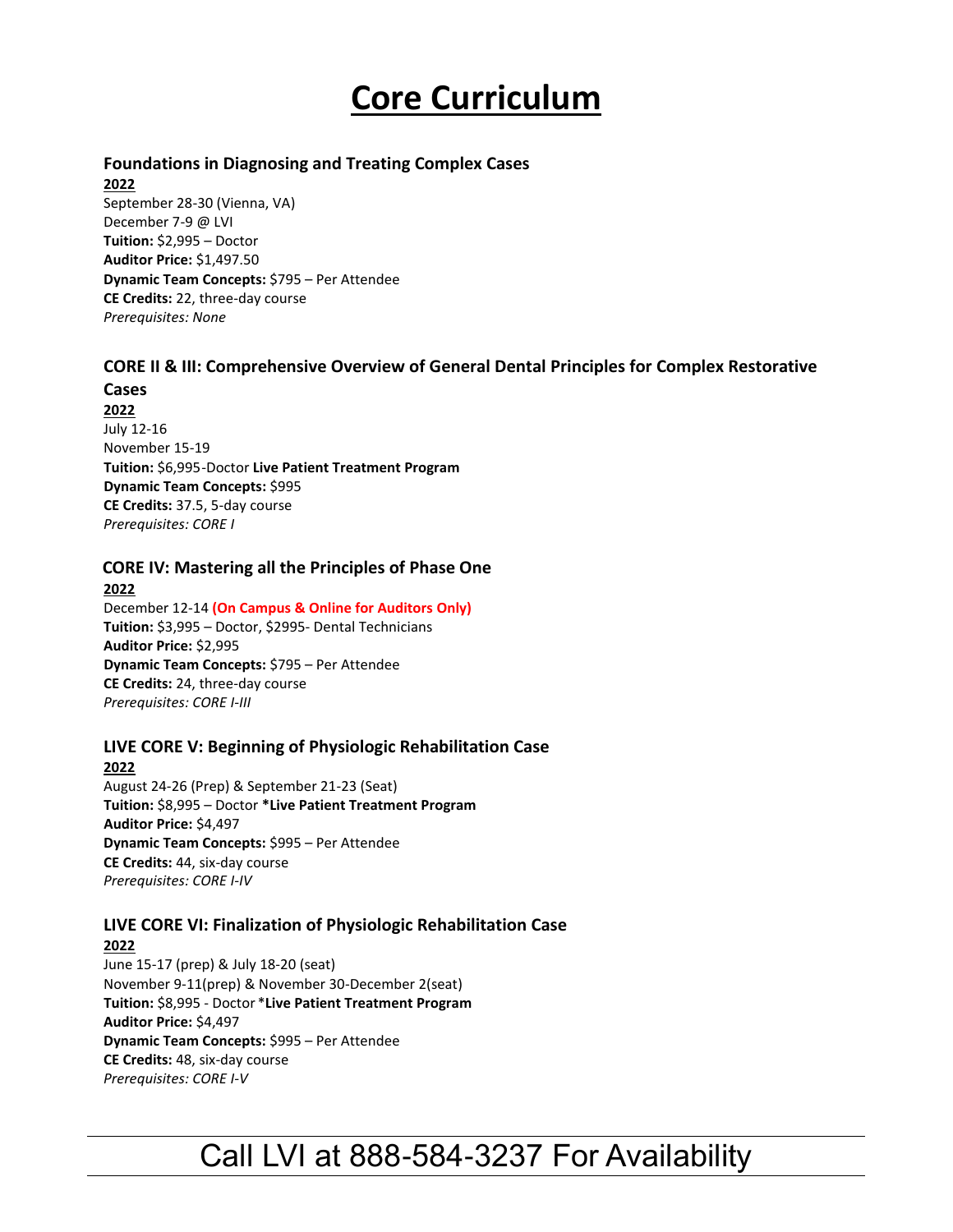## **Practical Advanced TMD**

**Practical Advanced TMD** 

**2022** November 6-9 **(ONLINE) Tuition:** \$4,695 – Doctor **Auditor Price:** \$3,695 (having taken PAT courses within past 3 years) **Team:** \$995 – Per Attendee **CE Credits:** 26.5, 3.5 day course *Prerequisites: Core I-VI*

# **Treating OSA**

**The Physiologic Approach to Treating OSA 2022** November 2-4 **(ONLINE) Tuition:** \$3,695 – Doctor **Auditor Price:** \$2,695 **Team:** \$795-Per Attendee **CE Credits:** 22.5 *Prerequisites: None*

## **Ortho Courses**

 **Full Face Orthodontics "F20" Physiologic Orthodontics Tuition:** \$3,695 – Doctor **Auditor Price:** \$2,695 **Team:** \$795 – Per Attendee **CE Credits:** 19, 2.5-day course *Prerequisites: None*

**Orofacial Myofunctional Disorders (OMD) and Myofunctional Therapy 2022** December 1-2 **(ONLINE) Tuition**: \$1995 –Doctor **Auditor Price:** \$1,495 **Team**: \$995 **–**Per Attendee **CE Credits**: 15, two-day course *Prerequisites: None*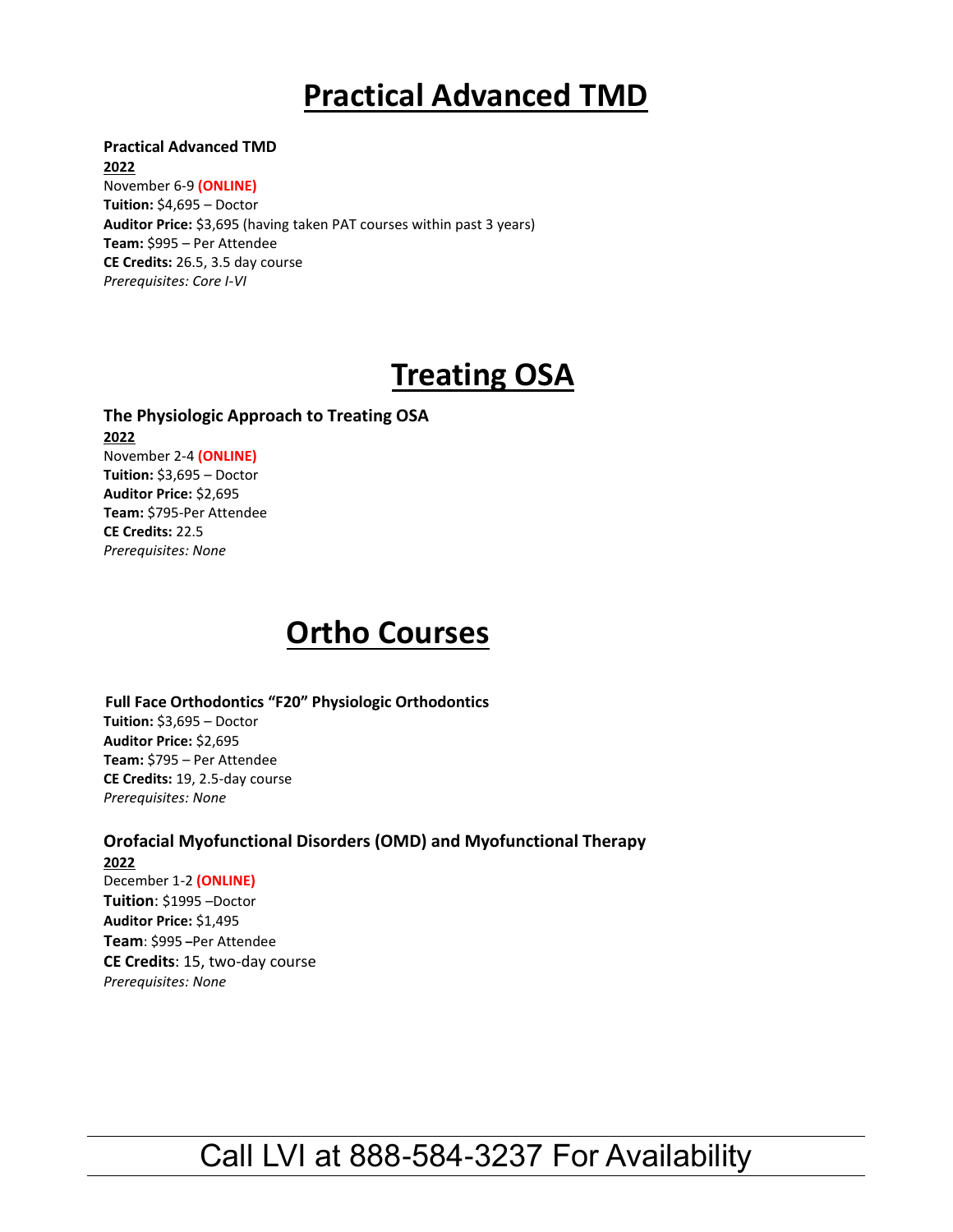**Physiologic Guided Orthodontics Tuition:** \$2995 – Doctor **Auditor Price:** \$2,695 **Team:** \$795 – Per Attendee **CE Credits:** 16, 2-day course *Prerequisites: F20 Ortho, OMD* 

## **Elective Courses**

#### **Treating Ailing and Failing Teeth**

 **Tuition:** \$3695 – Doctor \$1995 **–** Technician  **Auditor Price:** \$2,695 **Team:** \$795– Per Attendee **CE Credits:** 22**,** 3-day course *Prerequisites: None*

#### **Creating the Outstanding Physiologic Practice 2022**

October 18-19 **Tuition:** \$2,495 – Doctor (includes 1 team member) **Auditor Price:** \$1,995 **Team:** \$795- Per Attendee **CE Credits:** 15, two-day course *Prerequisites: None*

#### **Dental Photography**

**Tuition:** \$995 - Doctor **Team:** \$595- Per Attendee **CE Credits:** 7.5, one-day course *Prerequisites: None*

#### **BioPAK Basic Training**

**Tuition**: \$995 –Doctor **Auditor Price:** \$695 **Team**: \$495 **–**Per Attendee **CE Credits**: 7, one-day course *Prerequisites: None* 

#### **Advanced BioPAK Scan Interpretation**

**Tuition**: \$1250 –Doctor **Auditor Price:** \$995 **Team**: \$595 **–**Per Attendee **CE Credits**: 7.5, one-day course *Prerequisites: Mastering the BioPAK Online*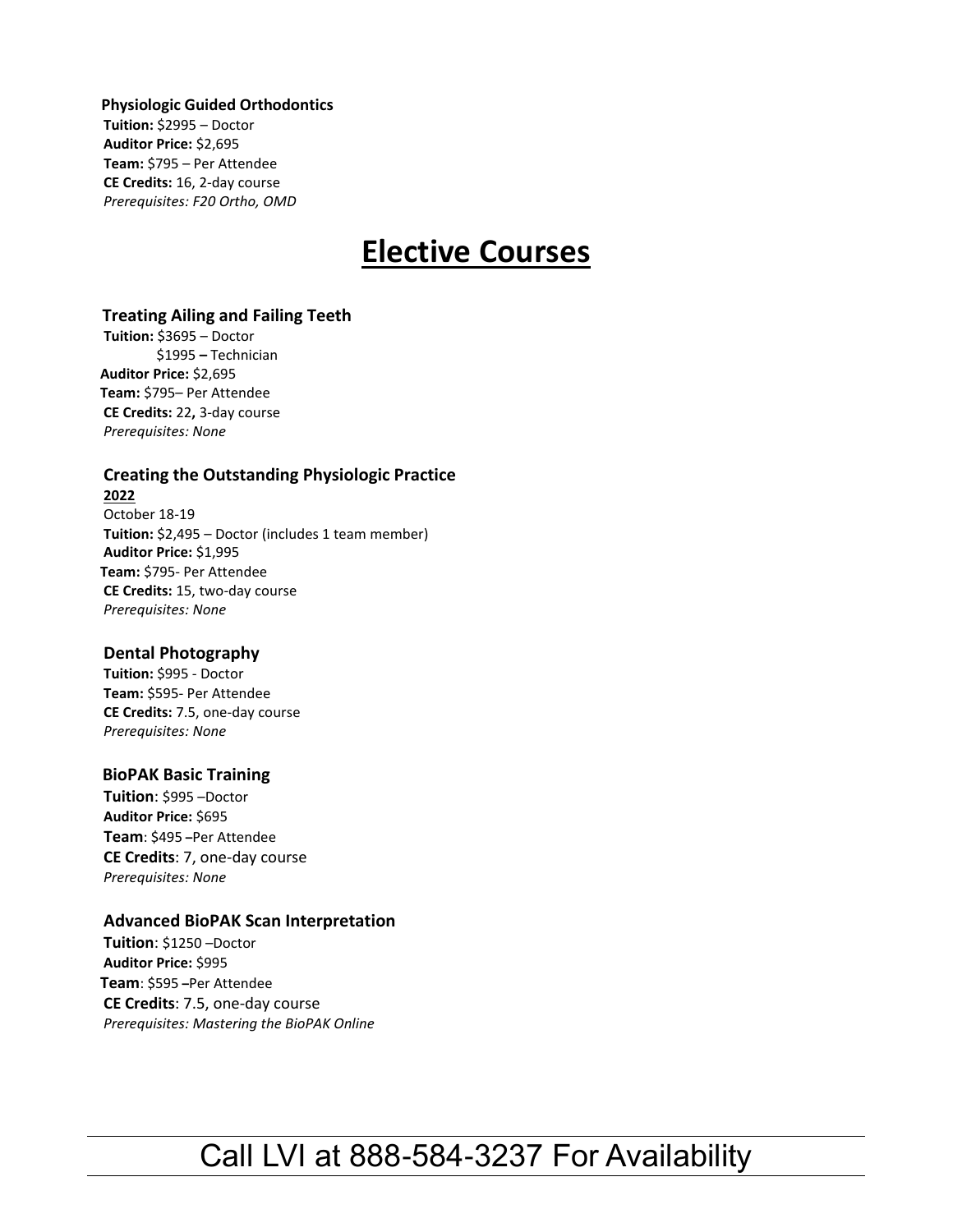#### **Head and Neck Anatomy and Evaluation (CBCT) 2022** November 17-18 **(Online) Tuition**: \$2950 –Doctor **Auditor Price:** \$2,195 **Team**: \$895 **–**Per Attendee **CE Credits**: 14, 2 day course *Prerequisites: None*

#### **Advanced CBCT Analysis**

**2022** November 19 **(Online) Tuition**: \$1475 –Doctor  **Auditor Price:** \$995 **Team**: \$450 **–**Per Attendee **CE Credits**: 7.5, 1 day course *Prerequisites: Head and Neck Anatomy and Evaluation (CBCT) – Must be taken twice* 

### **Laser Treatment in the TMD Practice**

**2022** July 29 **(Online- Recorded)** October 19  **Tuition**: \$1250 –Doctor  **Auditor Price:** \$850 **Team**: \$595 **–**Per Attendee **CE Credits**: 7.5, 1 day course *Prerequisites: None* 

### **Tethered Oral Tissue (TOT)**

**2022** July 22 **(Online and On Campus)** October 19  **Tuition**: \$1395 –Doctor **Team**: \$795 **–**Per Attendee **CE Credits**: 7.5 *Prerequisites: None* 

#### **Implant Surgical and Restorative Fundamentals**

**Tuition**: \$3,695 –Doctor **Auditor Price:** \$2,695 **Team**: \$795 **–**Per Attendee **CE Credits**: 22.5, 3 day course *Prerequisites: None*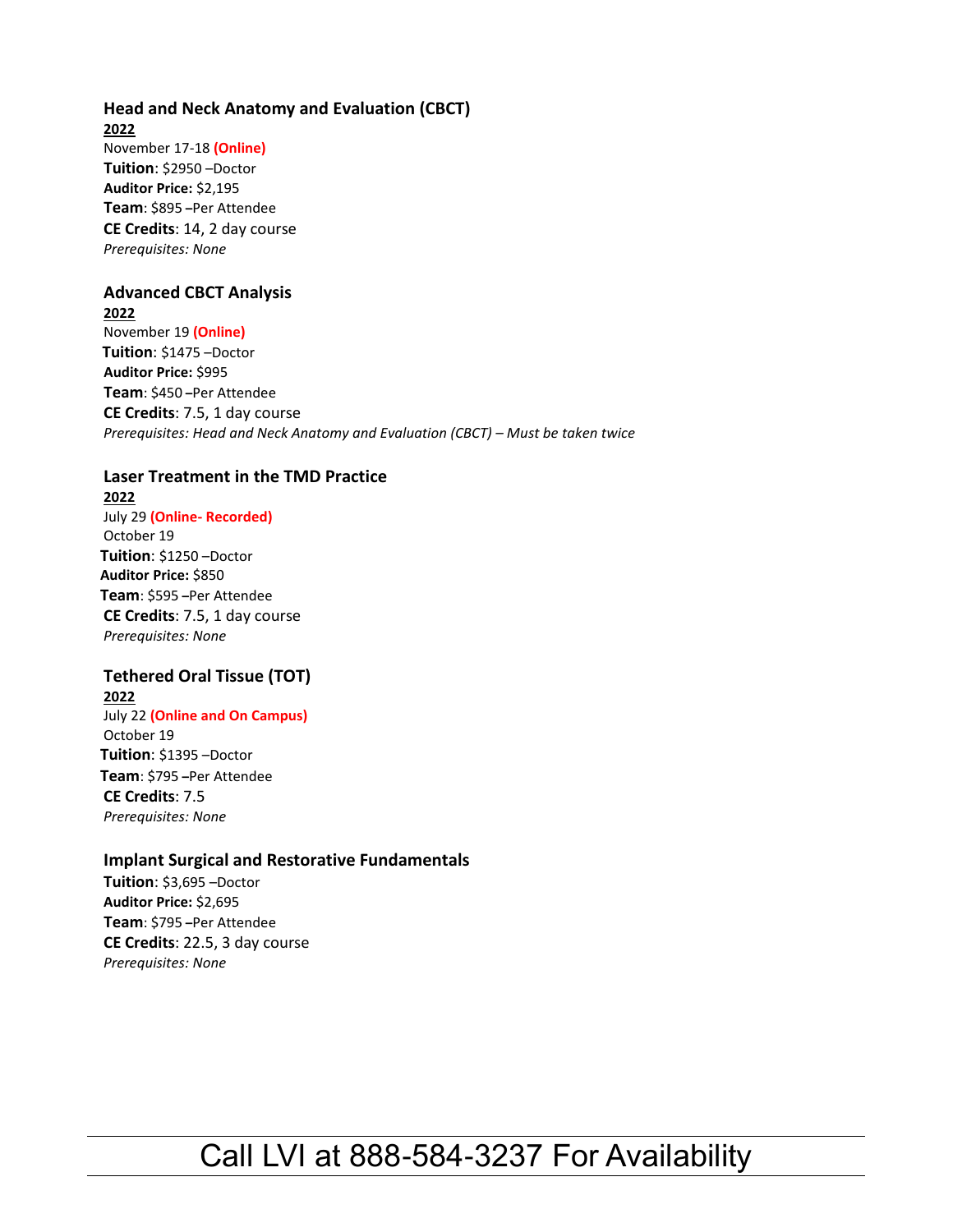**Endodontics is Simple; Don't Insist on Making it Complicated! 2022** September 22-23  **Tuition**: \$1395 –Doctor **Team**: \$595 **–**Per Attendee **CE Credits**: 15, 2 day course *Prerequisites: None* 

### **Hygiene & Team Courses**

#### **Practical Hygiene Applications & Technologies-Live Interactive Online Hygiene Course 2022**

December 15-16 **(ONLINE) Tuition:** \$1150 - Doctor/Hygienist **Team:** \$495 – Per Attendee **CE Credits:** 15, two day course *Prerequisites: None*

#### **Team Fundamentals 2022 July 22 (Online)**

**Tuition:** \$695- Doctor **Team Member:** \$495 **CE Credits:** 7, one day course *Prerequisites: None*

*Prerequisites: None*

#### **Hygiene: Advanced Technologies 2022** August 10-12 **Tuition:** \$1695 - Doctor/Hygienist **Team:** \$795 – Per Attendee **CE Credits:** 22, three-day course

## **2022 IAPA Conference**

**2022 IAPA Conference Date:** October 20-22 **Tuition:** \$1595 **Discount with IAPA Membership**: \$1460 including membership **Team:** \$995 **Prerequisites:** None